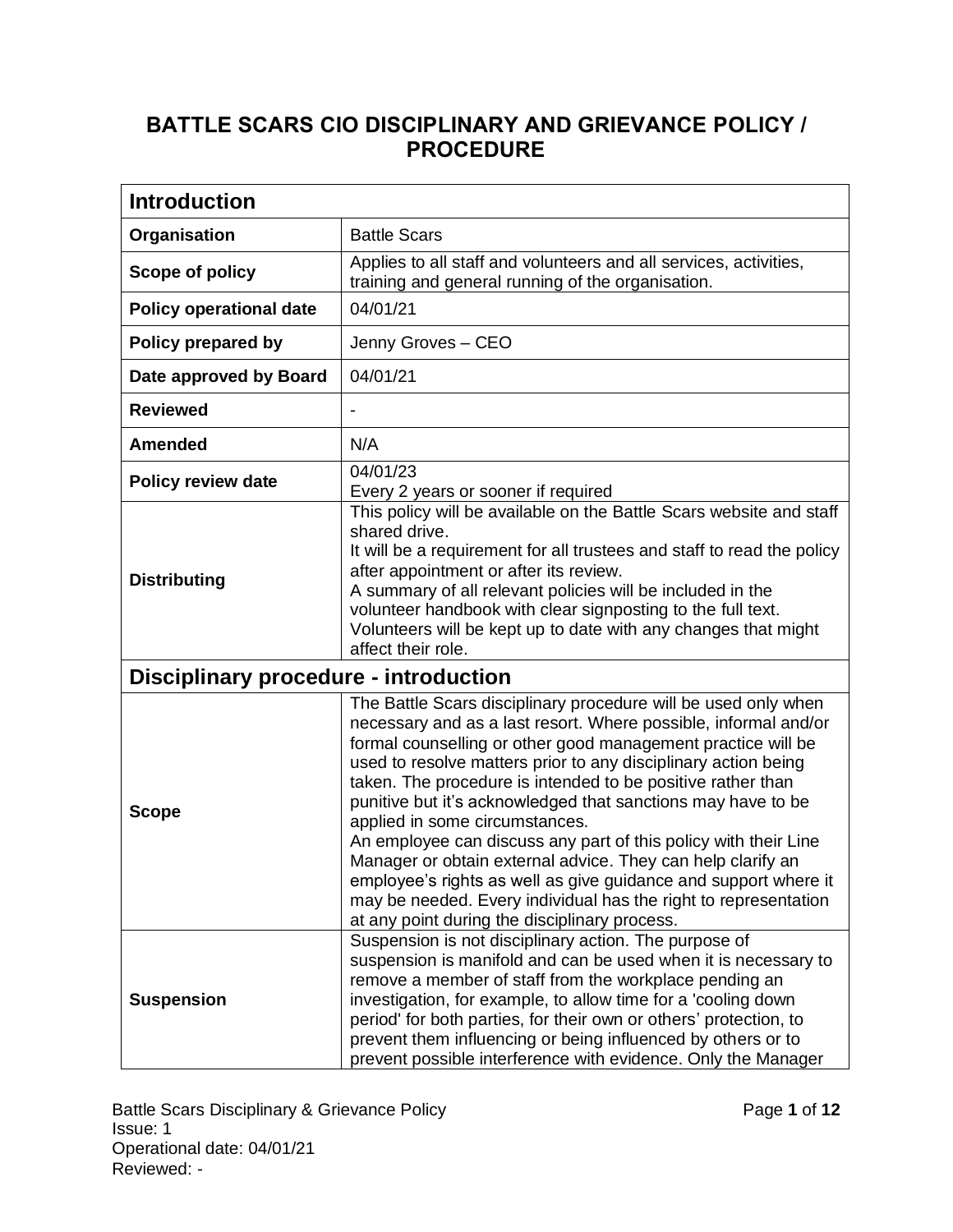|                                              | in charge of that individual at that time or their superior, have the<br>authority to suspend an individual.<br>An employee suspended from duty will receive written<br>confirmation within three days of:<br>the reason for the suspension<br>$\bullet$<br>the date and time from which the suspension will operate.<br>٠<br>the timescale of the ongoing investigation.<br>$\bullet$<br>the right of appeal to the immediate manager of the<br>$\bullet$<br>suspending manager should the suspension last more than<br>7 days<br>A volunteer suspended from duty will be verbally notified and                                                                                                                                                                                                                                                                                                                                                                                                                                                                                                                                                                                                                                                                                                                                                                                                                    |
|----------------------------------------------|---------------------------------------------------------------------------------------------------------------------------------------------------------------------------------------------------------------------------------------------------------------------------------------------------------------------------------------------------------------------------------------------------------------------------------------------------------------------------------------------------------------------------------------------------------------------------------------------------------------------------------------------------------------------------------------------------------------------------------------------------------------------------------------------------------------------------------------------------------------------------------------------------------------------------------------------------------------------------------------------------------------------------------------------------------------------------------------------------------------------------------------------------------------------------------------------------------------------------------------------------------------------------------------------------------------------------------------------------------------------------------------------------------------------|
|                                              | the reasons for the suspension will be explained. Some<br>indication of the timescale of the ongoing investigation will be<br>offered.                                                                                                                                                                                                                                                                                                                                                                                                                                                                                                                                                                                                                                                                                                                                                                                                                                                                                                                                                                                                                                                                                                                                                                                                                                                                              |
| <b>Counselling</b>                           | Counselling is an attempt to correct a situation and prevent it<br>from getting worse without having to use the disciplinary<br>procedure. It's best facilitated by preferably an impartial member<br>of staff or trustee who is not directly involved with the incident<br>being investigated and has, at least in part, the necessary skills.<br>Where improvement is required, the employee must be given<br>clear guidelines as to:<br>what is expected in terms of improving shortcomings in<br>$\bullet$<br>conduct or performance<br>the time scales for improvement<br>٠<br>when this will be reviewed<br>the employee must also be told, where appropriate, that<br>failure to improve may result in formal disciplinary action.<br>A record of the counselling should be given to the employee and<br>a copy retained in their personnel file. It is imperative that any<br>counselling should be followed up and improvements recognised<br>and recorded. Once the counselling objectives have been met,<br>any record of the counselling will be removed from the<br>employee's file.<br>A volunteer will be offered similar counselling and their training<br>and support needs will be reviewed.<br>If during counselling or upon investigation it becomes clear that<br>the matter is more serious, then the discussion should be<br>adjourned, and pursued under the formal disciplinary procedure. |
|                                              | Disciplinary procedure - procedure for formal investigation                                                                                                                                                                                                                                                                                                                                                                                                                                                                                                                                                                                                                                                                                                                                                                                                                                                                                                                                                                                                                                                                                                                                                                                                                                                                                                                                                         |
| <b>Procedure for formal</b><br>investigation | Formal investigations should be carried out by the most<br>appropriate manager (or trustee) who is not directly involved<br>with the incident being investigated. This manager may involve<br>others to assist with the investigation process. All the relevant                                                                                                                                                                                                                                                                                                                                                                                                                                                                                                                                                                                                                                                                                                                                                                                                                                                                                                                                                                                                                                                                                                                                                     |

Battle Scars Disciplinary & Grievance Policy **Page 2** of **12** Page 2 of **12** Issue: 1 Operational date: 04/01/21 Reviewed: -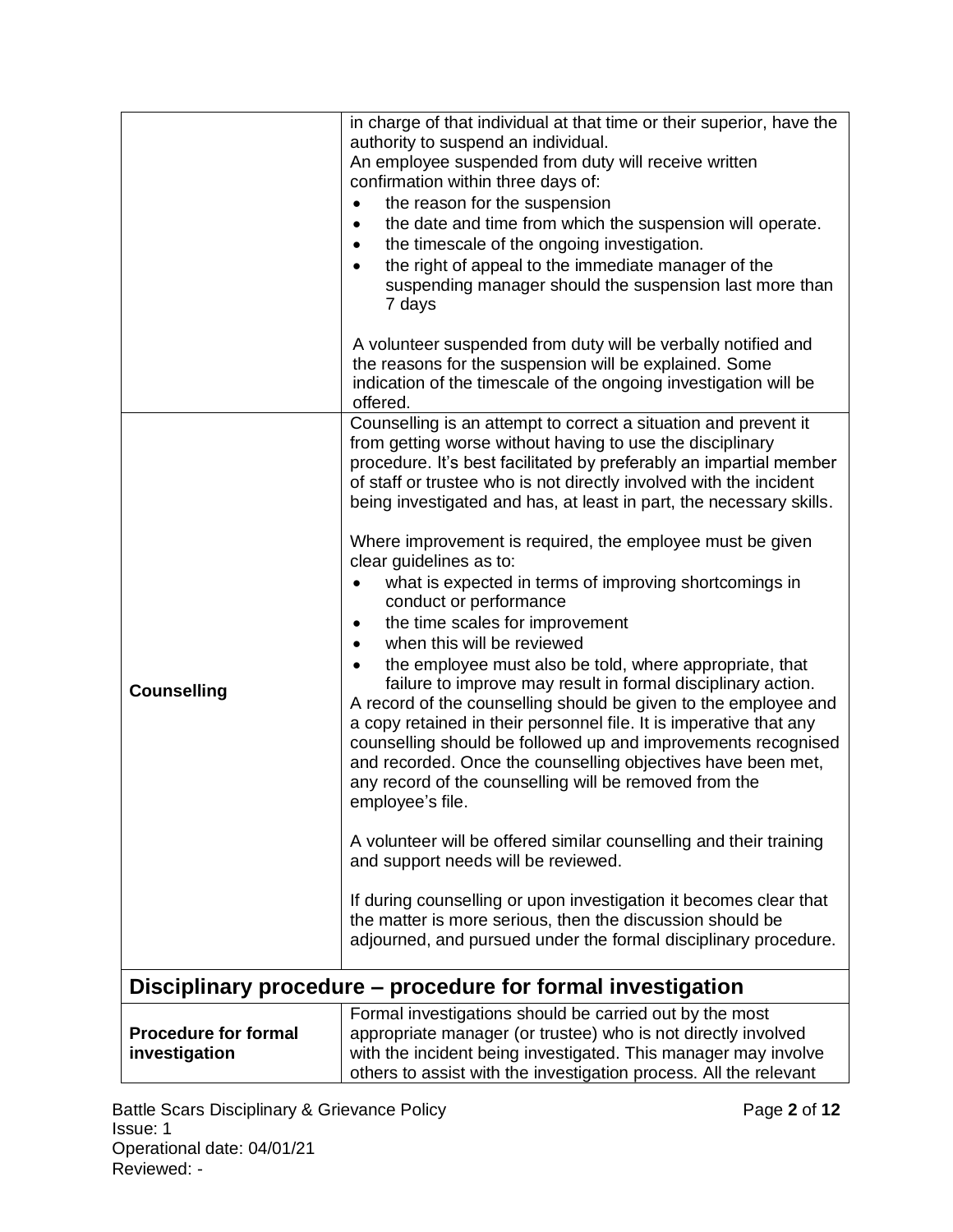| This should be submitted to the appropriate senior manager/<br>trustee who will decide whether further action is required. Where<br>appropriate, this report may be made available to the individual<br>(and their representative).<br>In most circumstances where misconduct or serious misconduct<br>of employees is suspected, it will be appropriate to set up an<br>investigatory hearing. This would be chaired by the appropriate<br>Senior Manager/trustee, who would be accompanied by another<br>manager/trustee. The investigating manager will be asked to<br>present their findings in the presence of the employee who has<br>been investigated. Witnesses should be called at this stage, and<br>the employee allowed to question these witnesses. The<br>employee has a right of representation at this hearing.<br>Following the full presentation of the facts, and the opportunity<br>afforded to the employee to state his side of the case, the<br>hearing should be adjourned, and everyone will leave the room<br>except the senior manager/trustee hearing the case, and the<br>other manager/trustee. They will discuss the case and decide<br>which of the following option was appropriate:<br>take no further action against the employee<br>1.<br>2.<br>recommend counselling for the employee<br>3.<br>proceed to a disciplinary hearing<br>All parties should be brought back, and informed as to which<br>option has been chosen. |
|-------------------------------------------------------------------------------------------------------------------------------------------------------------------------------------------------------------------------------------------------------------------------------------------------------------------------------------------------------------------------------------------------------------------------------------------------------------------------------------------------------------------------------------------------------------------------------------------------------------------------------------------------------------------------------------------------------------------------------------------------------------------------------------------------------------------------------------------------------------------------------------------------------------------------------------------------------------------------------------------------------------------------------------------------------------------------------------------------------------------------------------------------------------------------------------------------------------------------------------------------------------------------------------------------------------------------------------------------------------------------------------------------------------------------------------------------------------------|
| Should the decision be taken to proceed to a disciplinary<br>hearing, then this may follow on immediately from the<br>investigatory hearing if the following criteria have been met:<br>the employee has been informed by letter that the<br>investigation may turn into a disciplinary hearing, and that<br>they have the right of representation<br>they have been told in advance what the nature of the<br>complaint is, and had time to consult with a representative<br>all the facts have been produced at the investigatory<br>hearing, and the manager/trustee is in a position to decide<br>on disciplinary action<br>the manager should inform the employee and their<br>representative that the hearing would now become a formal<br>disciplinary hearing, and invite them to say anything further<br>in relation to the case.                                                                                                                                                                                                                                                                                                                                                                                                                                                                                                                                                                                                                        |

Battle Scars Disciplinary & Grievance Policy **Page 3** of **12** Page 3 of **12** Issue: 1 Operational date: 04/01/21 Reviewed: -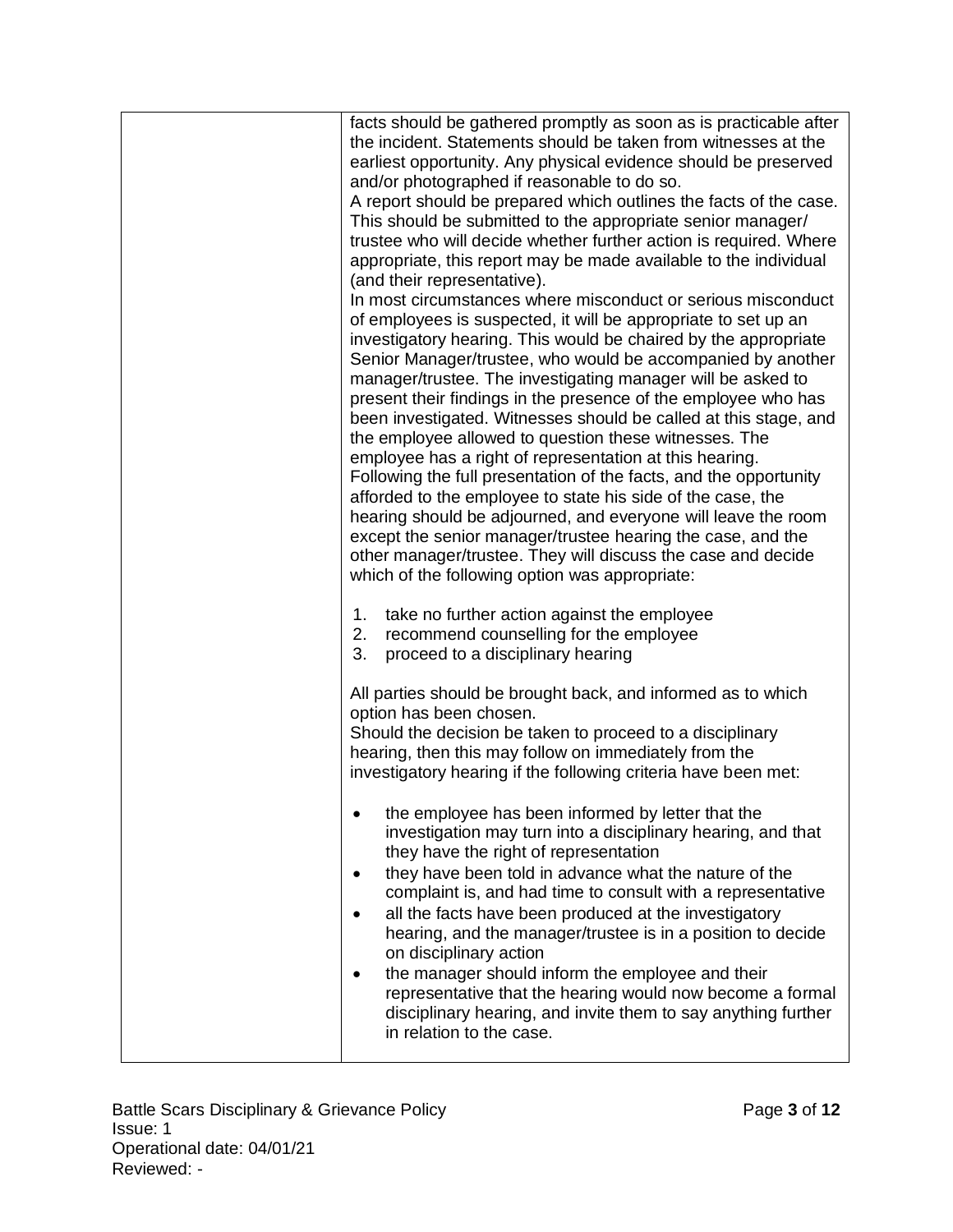|                                   | It may be appropriate at this point to adjourn proceedings, whilst                                                                                                                                                                                                                                                                                                                                                                                                                           |
|-----------------------------------|----------------------------------------------------------------------------------------------------------------------------------------------------------------------------------------------------------------------------------------------------------------------------------------------------------------------------------------------------------------------------------------------------------------------------------------------------------------------------------------------|
|                                   | necessary arrangements are made for a representative to attend                                                                                                                                                                                                                                                                                                                                                                                                                               |
|                                   | the hearing at the request of the employee.                                                                                                                                                                                                                                                                                                                                                                                                                                                  |
|                                   | Should anyone who is subject to disciplinary action resign during<br>the course of it, the action will cease unless there are<br>extenuating circumstances which require its continuance. The<br>subject of the discipline may also request that the disciplinary                                                                                                                                                                                                                            |
|                                   | action continue.                                                                                                                                                                                                                                                                                                                                                                                                                                                                             |
|                                   | Proceedings involving volunteers will be more informal to avoid<br>distressing someone who may be a vulnerable adult. The<br>volunteer manager will be the person responsible for any<br>investigations provided they are impartial or if not, a trustee will<br>take the lead. Statements from everybody involved will be<br>obtained if possible and the case will be presented to the<br>trustees. They will discuss the case and decide which of the<br>following option is appropriate: |
|                                   |                                                                                                                                                                                                                                                                                                                                                                                                                                                                                              |
|                                   | 1. take no further action against the volunteer                                                                                                                                                                                                                                                                                                                                                                                                                                              |
|                                   | 2. recommend counselling or further training for the                                                                                                                                                                                                                                                                                                                                                                                                                                         |
|                                   | volunteer<br>3. proceed to disciplinary action                                                                                                                                                                                                                                                                                                                                                                                                                                               |
|                                   |                                                                                                                                                                                                                                                                                                                                                                                                                                                                                              |
|                                   |                                                                                                                                                                                                                                                                                                                                                                                                                                                                                              |
| Disciplinary procedure - Warnings |                                                                                                                                                                                                                                                                                                                                                                                                                                                                                              |
|                                   | Below are listed examples of misconduct which may warrant<br>either a Verbal Warning or a First Written Warning. It is stressed<br>however that this list is not exhaustive and that on all occasions<br>a full and proper investigation must take place prior to the issue                                                                                                                                                                                                                  |
|                                   | of a warning.                                                                                                                                                                                                                                                                                                                                                                                                                                                                                |
| <b>Examples of minor</b>          | persistent lateness and poor time-keeping<br>٠                                                                                                                                                                                                                                                                                                                                                                                                                                               |
| misconduct                        | absence from work, including going absent during work,<br>$\bullet$                                                                                                                                                                                                                                                                                                                                                                                                                          |
|                                   | without valid reason, notification or authorisation<br>smoking within unauthorised areas<br>$\bullet$                                                                                                                                                                                                                                                                                                                                                                                        |
|                                   | failure to work in accordance with prescribed procedures.                                                                                                                                                                                                                                                                                                                                                                                                                                    |
|                                   | incompetence.                                                                                                                                                                                                                                                                                                                                                                                                                                                                                |
|                                   | unreasonable standards of dress or personal hygiene.                                                                                                                                                                                                                                                                                                                                                                                                                                         |
|                                   | failure to observe Battle Scars regulations and procedures.                                                                                                                                                                                                                                                                                                                                                                                                                                  |
|                                   | A Verbal Warning is appropriate when it is necessary for the                                                                                                                                                                                                                                                                                                                                                                                                                                 |
| <b>Verbal warning</b>             | manager in charge to take action against an employee or                                                                                                                                                                                                                                                                                                                                                                                                                                      |
|                                   | volunteer for any minor failing or minor misconduct.<br>A First Written Warning is appropriate when:                                                                                                                                                                                                                                                                                                                                                                                         |
|                                   | a verbal warning has not been heeded and the misconduct<br>$\bullet$                                                                                                                                                                                                                                                                                                                                                                                                                         |
|                                   | is either repeated or performance has not improved as                                                                                                                                                                                                                                                                                                                                                                                                                                        |
| <b>First written warning</b>      | previously agreed<br>an offence is of a more serious nature for which a written                                                                                                                                                                                                                                                                                                                                                                                                              |

Battle Scars Disciplinary & Grievance Policy **Page 4** of **12** Page 4 of **12** Issue: 1 Operational date: 04/01/21 Reviewed: -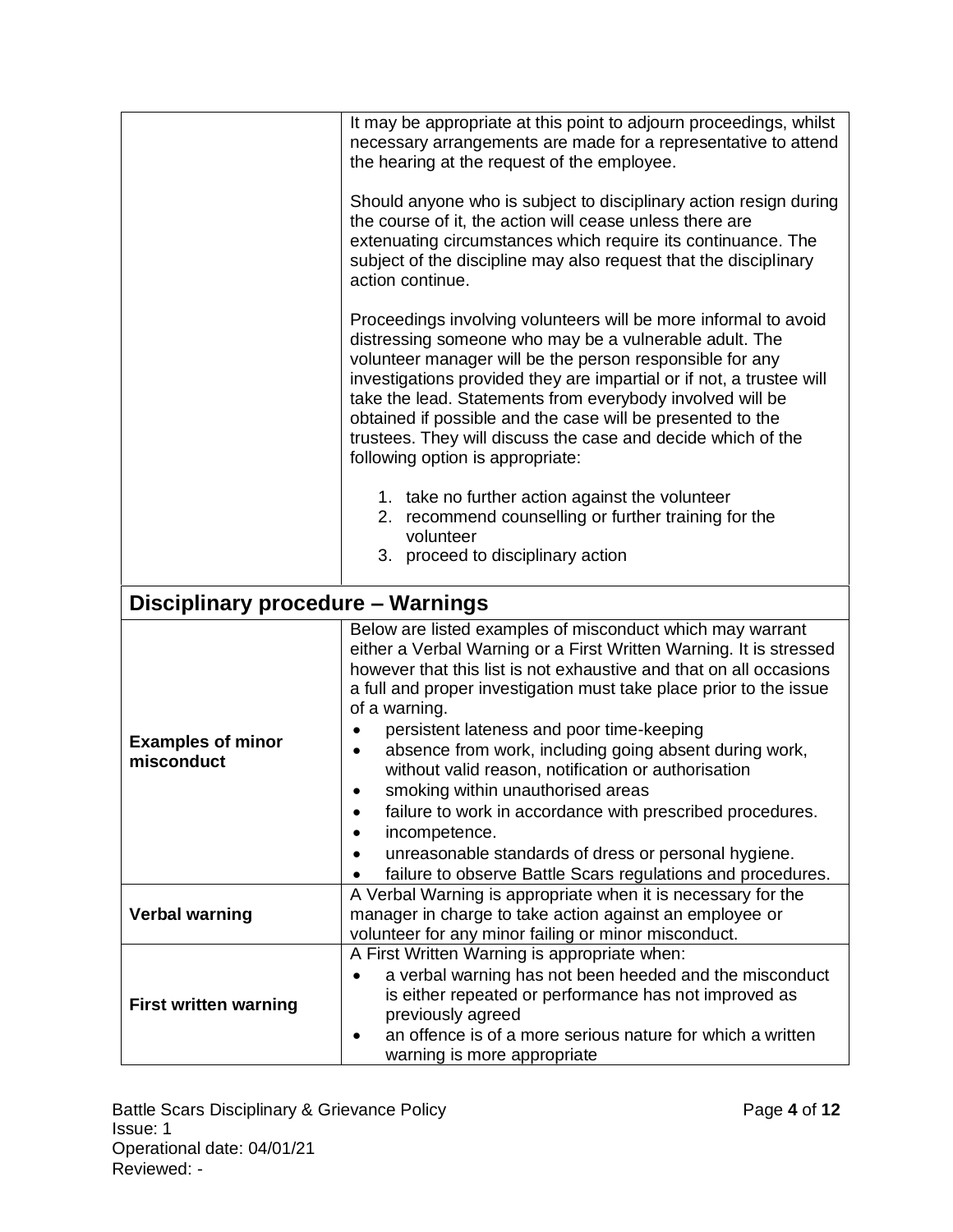|                                            | the recurrence or accumulation of an offence/offences, if<br>$\bullet$<br>left, will lead to more severe disciplinary action.<br>It may be decided that when dealing with a volunteer's minor<br>misconduct a second verbal warning is preferable to a written<br>warning. Repeated misconduct will result in termination of<br>volunteering.                                                                                                                                                                                                                                                                                                                                                                                                                                                                                                                                                                                                                                                                                                                                                                                                                                                                                                                                                                                                                                                                               |
|--------------------------------------------|-----------------------------------------------------------------------------------------------------------------------------------------------------------------------------------------------------------------------------------------------------------------------------------------------------------------------------------------------------------------------------------------------------------------------------------------------------------------------------------------------------------------------------------------------------------------------------------------------------------------------------------------------------------------------------------------------------------------------------------------------------------------------------------------------------------------------------------------------------------------------------------------------------------------------------------------------------------------------------------------------------------------------------------------------------------------------------------------------------------------------------------------------------------------------------------------------------------------------------------------------------------------------------------------------------------------------------------------------------------------------------------------------------------------------------|
| <b>Examples of gross</b><br>misconduct     | Listed below are examples of misconduct which may be<br>considered to be Gross Misconduct and may warrant a Final<br>Warning, Demotion or Dismissal. It is stressed however that this<br>list is not exhaustive and that on all occasions a full and proper<br>investigation must take place prior to the issuing of a Final<br>Warning, Demotion or Dismissal.<br>theft, including unauthorised possession of Battle Scars<br>property<br>breaches of confidentiality, prejudicial to the interest of the<br>$\bullet$<br>organisation<br>being unfit for duty because of the misuse/consumption of<br>$\bullet$<br>drugs or alcohol<br>refusal to carry out a management instruction which is<br>٠<br>within the individual's capabilities and which would be seen<br>to be in the interests of the organisation<br>breach of confidentiality or security procedures<br>$\bullet$<br>bribing or attempting to bribe another individual, or<br>$\bullet$<br>personally taking or knowingly allowing another person to<br>take a bribe<br>physical assault, breach of the peace or verbal abuse<br>٠<br>false declaration of qualifications or professional registration<br>$\bullet$<br>failure to observe Battle Scars rules, regulations or<br>procedures<br>wilful damage of property at work<br>incompetence or failure to apply sound professional<br>٠<br>judgement<br>serious breach of the health and safety rules |
|                                            | A Final Written Warning is appropriate when:                                                                                                                                                                                                                                                                                                                                                                                                                                                                                                                                                                                                                                                                                                                                                                                                                                                                                                                                                                                                                                                                                                                                                                                                                                                                                                                                                                                |
| <b>Final written warning</b>               | an employee's offence is of a serious nature falling just<br>short of one justifying dismissal<br>an employee persists in the misconduct which previously<br>٠                                                                                                                                                                                                                                                                                                                                                                                                                                                                                                                                                                                                                                                                                                                                                                                                                                                                                                                                                                                                                                                                                                                                                                                                                                                              |
|                                            | warranted a lesser warning.                                                                                                                                                                                                                                                                                                                                                                                                                                                                                                                                                                                                                                                                                                                                                                                                                                                                                                                                                                                                                                                                                                                                                                                                                                                                                                                                                                                                 |
| Downgrading or transfer<br>to another post | This action is appropriate when:<br>previous attempts, via the disciplinary procedure, to rectify a<br>problem have failed and this is a final attempt to solve a<br>problem without having to dismiss an employee.<br>an employee is considered by the Manager of the<br>٠<br>department to be incompetent or otherwise unfit to fulfil the<br>duties for which he is employed but where dismissal is not<br>thought to be appropriate.                                                                                                                                                                                                                                                                                                                                                                                                                                                                                                                                                                                                                                                                                                                                                                                                                                                                                                                                                                                    |
| <b>Dismissal</b>                           | Dismissal is appropriate when                                                                                                                                                                                                                                                                                                                                                                                                                                                                                                                                                                                                                                                                                                                                                                                                                                                                                                                                                                                                                                                                                                                                                                                                                                                                                                                                                                                               |

Battle Scars Disciplinary & Grievance Policy **Page 5** of **12** Page 5 of **12** Issue: 1 Operational date: 04/01/21 Reviewed: -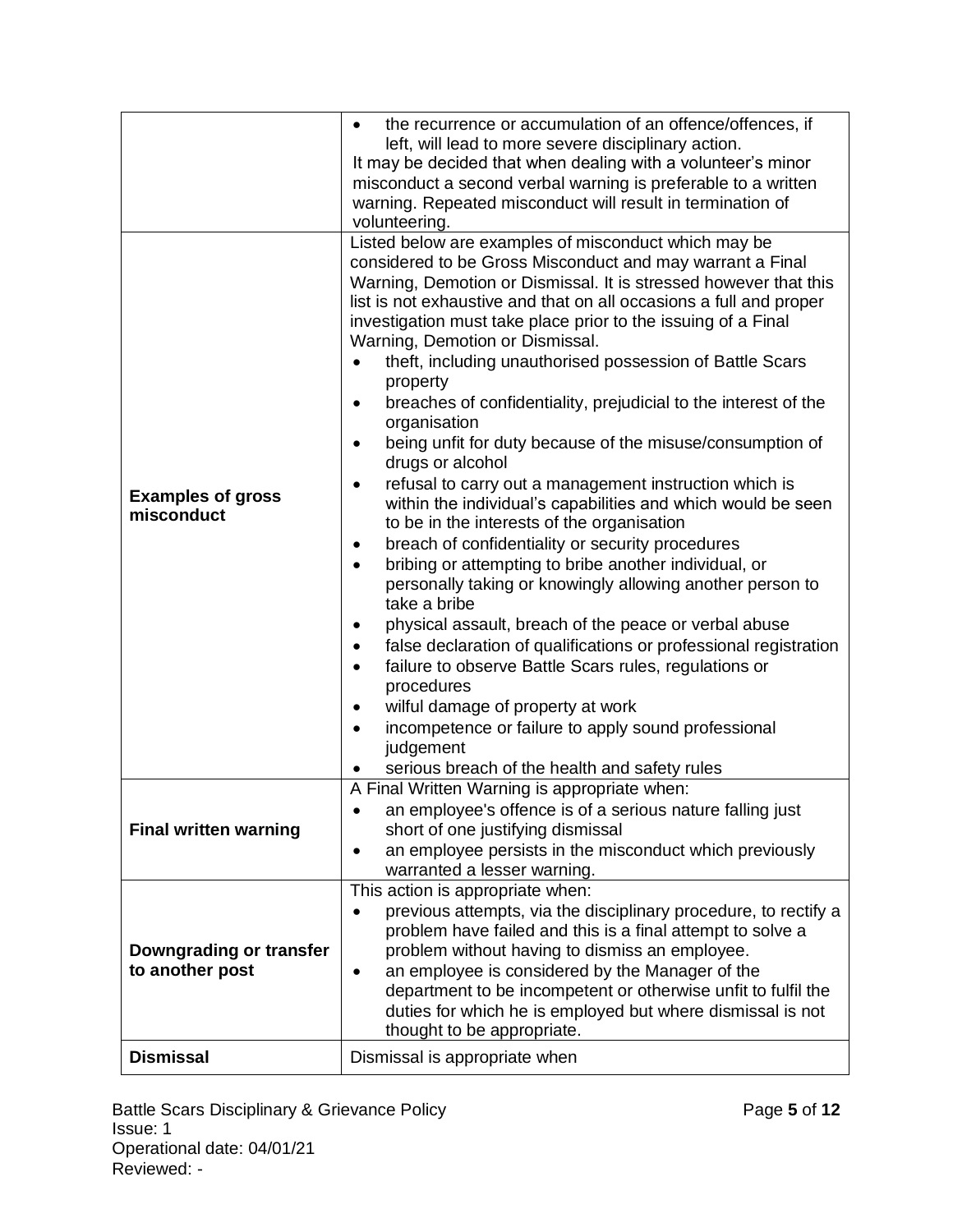|                         | an employee's or volunteer's behaviour is considered to be<br>$\bullet$  |
|-------------------------|--------------------------------------------------------------------------|
|                         | <b>Gross Misconduct</b>                                                  |
|                         | an employee's or volunteer's misconduct has persisted,<br>٠              |
|                         | exhausting all other lines of disciplinary procedure                     |
|                         | a volunteer is deemed to be a serious risk to the                        |
|                         | organisation's reputation, service users, other volunteers or            |
|                         | staff because of their actions.                                          |
|                         | Warnings issued to employees shall be deemed to have expired             |
|                         | after the following periods of time.                                     |
|                         | Verbal Warnings: 6 months                                                |
|                         | First Written Warnings: 12 months<br>$\bullet$                           |
|                         | Final Written Warnings: 18 months (or as agreed and<br>$\bullet$         |
| Time scales for the     | recorded at the hearing)                                                 |
| expiry of warnings      | These time scales remain provided that during that period, no            |
|                         | further warnings have been issued in respect of the employee's           |
|                         | conduct.                                                                 |
|                         |                                                                          |
|                         | Warnings issued to volunteers do not have expiry dates but               |
|                         | every effort will be made to support them and avoid a similar            |
|                         | situation from occurring.                                                |
|                         | All Warnings must contain the following information:                     |
|                         | the letter must be issued within 7 days of the date of the<br>$\bullet$  |
|                         | disciplinary hearing                                                     |
|                         | the nature of the offence and where appropriate, that if<br>$\bullet$    |
|                         | further misconduct occurs, more severe disciplinary action               |
|                         | will be taken                                                            |
|                         | the period of time given to the employee for improvement.<br>$\bullet$   |
|                         | the employees right to appeal to the manager directly above<br>$\bullet$ |
|                         | that of the one issuing the warning                                      |
| Letter of warning       | a copy of the warning and any supporting documentation<br>٠              |
|                         | must be attached to the individuals personnel file                       |
|                         | the employee must also receive a copy of the warning<br>$\bullet$        |
|                         | which in the case of any written warning will be sent to their           |
|                         | home address by recorded delivery if not handed to them in               |
|                         | person<br>in the case of a final written warning, reference must be      |
|                         | made to the fact that any further misconduct will lead to                |
|                         | dismissal, and that the employee has the right of appeal,                |
|                         | and to who they can make that appeal.                                    |
|                         | The letter confirming dismissal will contain the following               |
|                         | information:                                                             |
|                         | the reason for dismissal and any administrative matters                  |
| Letter confirming       | arising from the termination of their employment or                      |
| dismissal               | volunteering                                                             |
|                         | the employee's right of appeal and to whom they should<br>$\bullet$      |
|                         | make that appeal.                                                        |
|                         | Where the employee's or volunteer's conduct is the subject of a          |
| <b>Criminal Charges</b> | criminal investigation, charge or conviction an investigation of         |

Battle Scars Disciplinary & Grievance Policy **Page 6** of **12** Issue: 1 Operational date: 04/01/21 Reviewed: -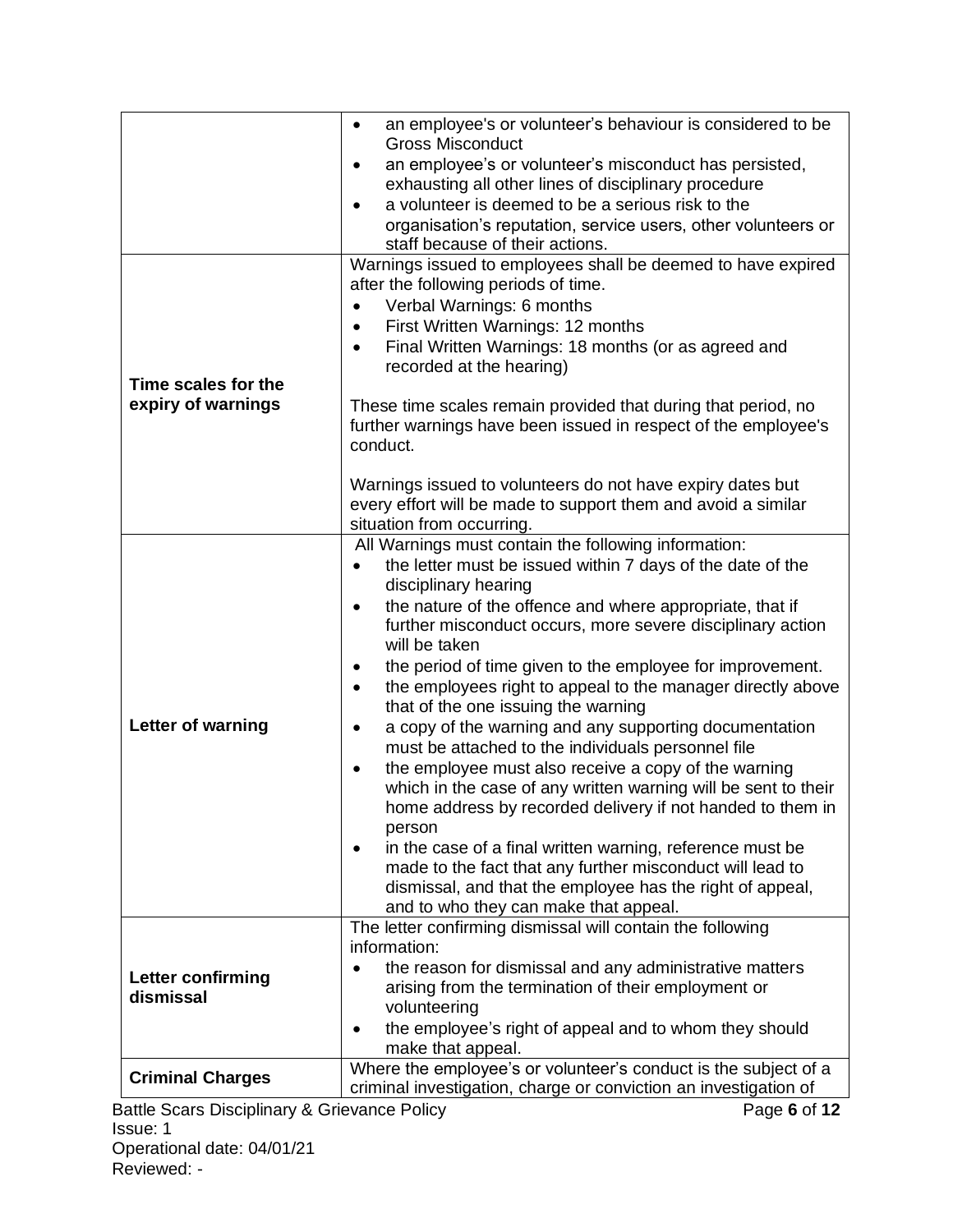|                                                                        | the facts will take place before deciding whether to take formal<br>disciplinary action. We will not usually wait for the outcome of<br>any prosecution before deciding what action, if any, to take.<br>Where the employee or volunteer is unable or has been advised<br>not to attend a disciplinary hearing or say anything about a<br>pending criminal matter, we may have to take a decision based<br>on the available evidence.<br>A criminal investigation, charge or conviction relating to conduct<br>outside work may be treated as a disciplinary matter if we<br>consider that it is relevant to the person's employment or<br>volunteering. |
|------------------------------------------------------------------------|----------------------------------------------------------------------------------------------------------------------------------------------------------------------------------------------------------------------------------------------------------------------------------------------------------------------------------------------------------------------------------------------------------------------------------------------------------------------------------------------------------------------------------------------------------------------------------------------------------------------------------------------------------|
| Disciplinary procedure – Appeals                                       |                                                                                                                                                                                                                                                                                                                                                                                                                                                                                                                                                                                                                                                          |
|                                                                        | Every employee has the right to appeal against the outcome of a<br>disciplinary hearing. The basis of an appeal should normally<br>relate to one of the following areas:                                                                                                                                                                                                                                                                                                                                                                                                                                                                                 |
|                                                                        | that the organisation's procedure had not been followed<br>$\bullet$<br>correctly<br>that the resulting disciplinary action was inappropriate<br>that the need for disciplinary action was not warranted<br>that new information regarding disciplinary action, has<br>$\bullet$                                                                                                                                                                                                                                                                                                                                                                         |
| <b>Appeals</b>                                                         | arisen.<br>An appeal should be put in writing. The letter of appeal may be<br>constructed by the employee or their representative. The letter<br>should contain the grounds for appeal and should be lodged<br>within 10 days of receipt of the warning or dismissal letter.<br>An appeal hearing will be arranged within 20 working days of<br>receipt of the appeal letter.                                                                                                                                                                                                                                                                            |
|                                                                        | Even though volunteers do not have employee rights, if they<br>wish to appeal, they should put it in writing and address it to the<br>Chair of the Board of Trustees. Battle Scars is under no<br>obligation to hold an appeal hearing but the appeal will not be<br>dismissed without consideration.                                                                                                                                                                                                                                                                                                                                                    |
| Appeals against verbal<br>and first warnings                           | In the case of verbal and first warnings, the appeal will be heard<br>by the manager next in line to the one who issued the warning or<br>a trustee.                                                                                                                                                                                                                                                                                                                                                                                                                                                                                                     |
| <b>Appeals against</b><br>downgrading, final<br>warnings and dismissal | The hearing and determining of appeals against final warnings<br>and dismissal will be heard by the Chief Executive or the Chair<br>of the board of trustees. They may also involve another senior<br>manager/trustee not previously involved with the case.<br>When dealing with an appeal against a Final Warning or<br>Dismissal written statements of case may be submitted no later<br>than 2 days prior to the date of Appeal Hearing. No additional<br>written evidence will be admitted by the Appeal Committee on<br>the date of the Hearing.                                                                                                   |

Battle Scars Disciplinary & Grievance Policy **Page 7** of 12 Issue: 1 Operational date: 04/01/21 Reviewed: -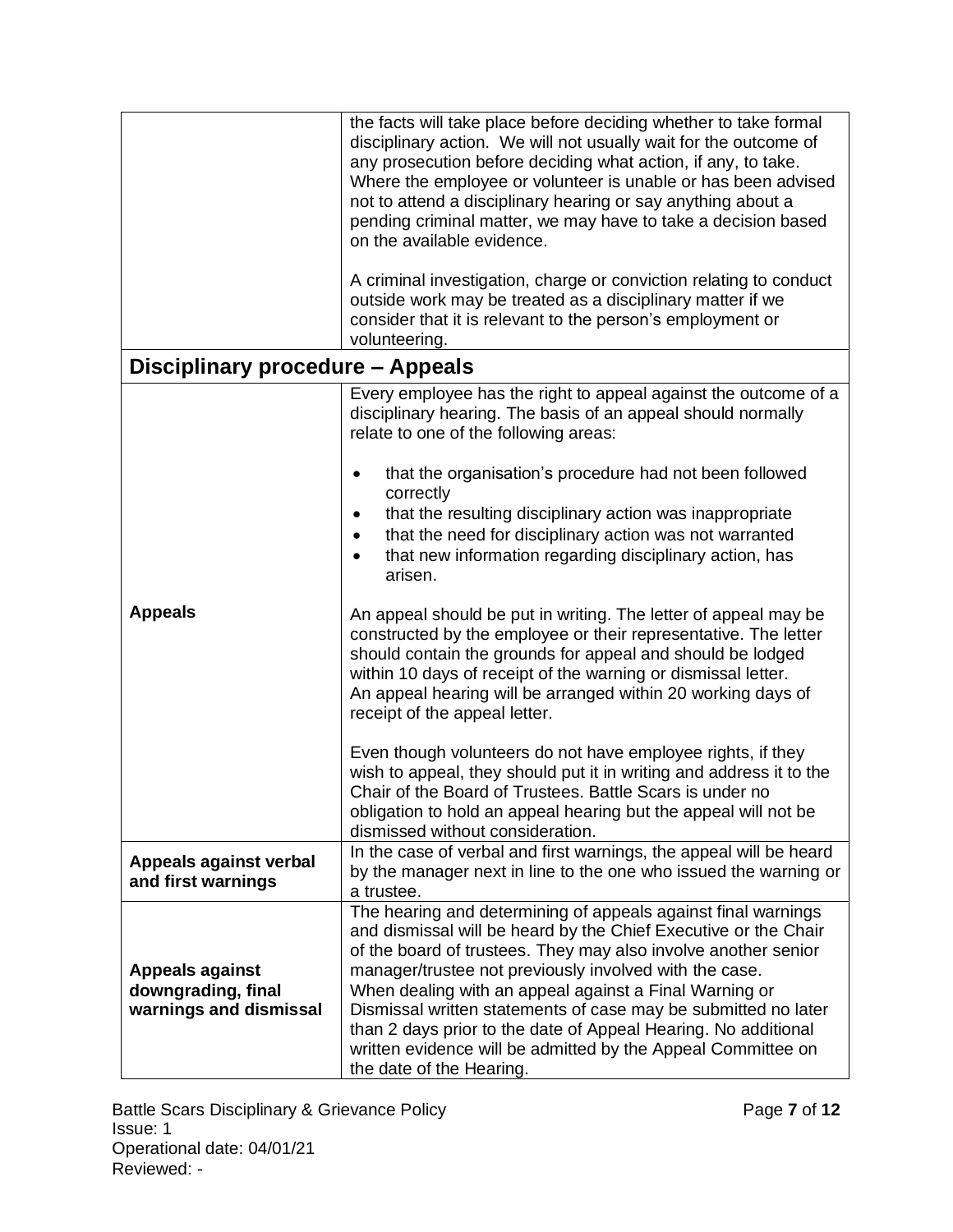|                            | Witnesses may be required by either party at an appeal hearing,<br>dependent upon the circumstances and nature of the case.<br>However, there is no specific obligation on either party to<br>produce a witness. Either party must give 5 days prior notice<br>that they intend to call specific persons involved or associated<br>with the case under consideration.<br>It is the responsibility of the management representative and for     |
|----------------------------|------------------------------------------------------------------------------------------------------------------------------------------------------------------------------------------------------------------------------------------------------------------------------------------------------------------------------------------------------------------------------------------------------------------------------------------------|
|                            | the appellant to each arrange for the availability and attendance<br>of any witness they wish to call.                                                                                                                                                                                                                                                                                                                                         |
| <b>Grievance procedure</b> |                                                                                                                                                                                                                                                                                                                                                                                                                                                |
| <b>Scope</b>               | The grievance procedure is intended as the tool by which a<br>member of staff may formally have a grievance, regarding any<br>condition of their employment, heard by the management of the<br>organisation. The aggrieved employee has the right to<br>representation by a Trade Union Representative, a professional<br>organisation, a staff association or a colleague/friend.                                                             |
|                            | In the event of a member of staff wishing to raise a grievance, it<br>is preferable for the grievance to be satisfactorily resolved as<br>close to the individual and their line manager as possible. It is<br>understood however that this is not always possible and that a<br>formal procedure is required to ensure the swift and fair<br>resolution of matters which aggrieve the organisation's<br>employees.                            |
|                            | If a volunteer wishes to raise a grievance, it will be resolved by<br>the volunteer manager or, if it concerns the volunteer manager,<br>by the trustees. Battle Scars has no obligation to follow the<br>following steps but the Complaints & Compliments Policy and<br>Procedure will be followed.                                                                                                                                           |
|                            | Time scales have been fixed to ensure that grievances are dealt<br>with quickly, however these may be extended if it is agreed upon<br>by both parties.                                                                                                                                                                                                                                                                                        |
|                            | This procedure is not intended to deal with:<br>dismissal or disciplinary matters which are dealt with in a<br>1.<br>separate procedure<br>disputes, which are of a collective nature and which are<br>2.<br>dealt with in a separate procedure.                                                                                                                                                                                               |
| Stage 1                    | An employee who has a grievance, should raise the matter with<br>their manager immediately either verbally or in writing. If the<br>matter itself concerns the employee's immediate manager, then<br>the grievance should be taken to their superior.<br>If the manager is unable to resolve the matter at that time then a<br>formal written grievance form should be submitted (see<br>appendix 1). The manager should then respond within 2 |
|                            | working days (i.e. the manager's normal working days) to the                                                                                                                                                                                                                                                                                                                                                                                   |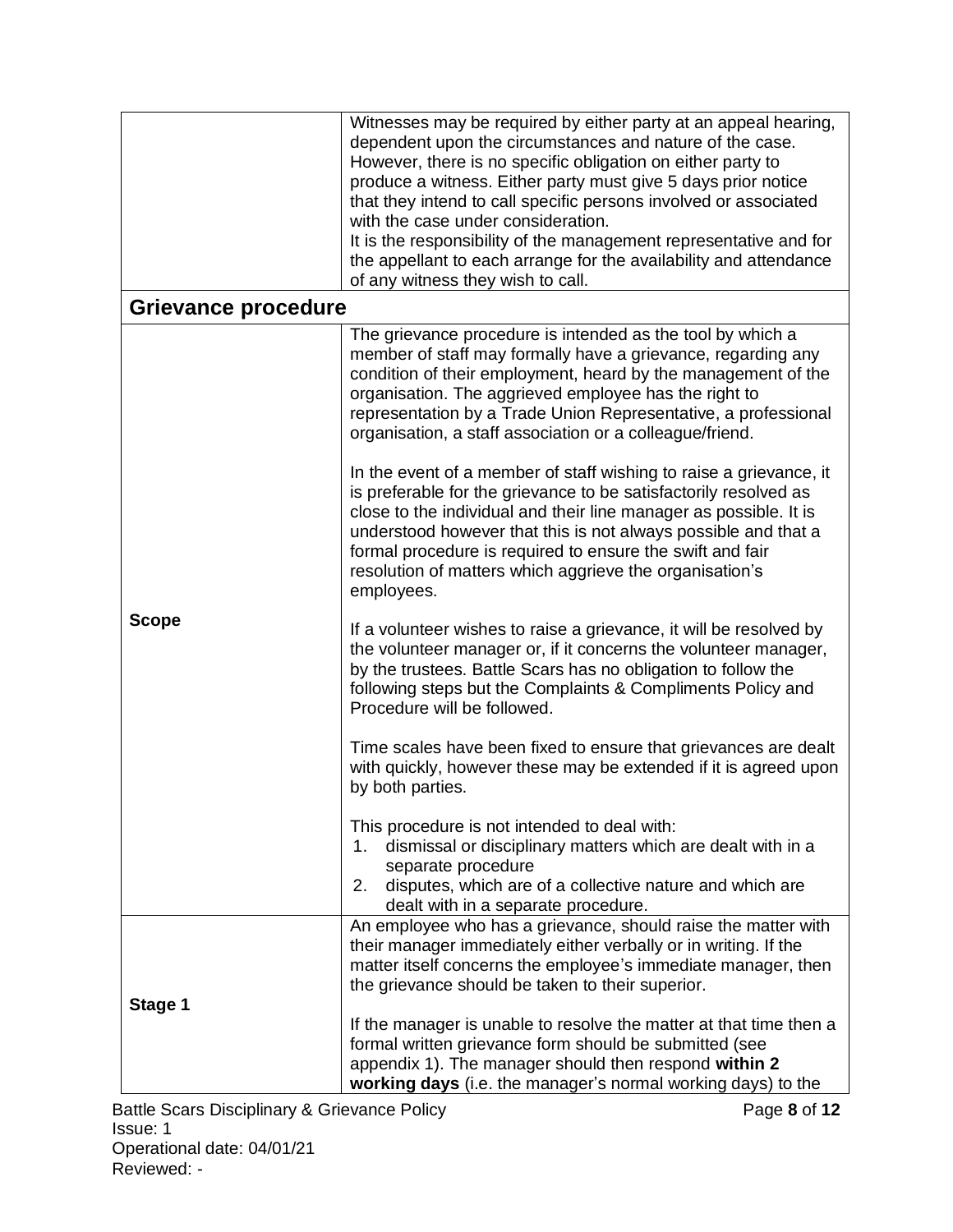|                       | grievance unless an extended period of time is agreed upon by<br>both parties. The response will give a full written explanation of<br>the manger's decision and who to appeal to if still aggrieved.                                                                                                                                                                                                                                                                                 |
|-----------------------|---------------------------------------------------------------------------------------------------------------------------------------------------------------------------------------------------------------------------------------------------------------------------------------------------------------------------------------------------------------------------------------------------------------------------------------------------------------------------------------|
|                       | In most instances the organisation would expect the manger's<br>decision to be final and for the matter to come to a close.<br>However, in some circumstances the employee may remain<br>aggrieved and can appeal against the decision of the manager<br>concerned.                                                                                                                                                                                                                   |
| <b>Stage 2</b>        | The appeal, to the manager next in line must be made within ten<br>working days of the original response to the employee's<br>grievance. The appeal must be in writing (see appendix 2) and<br>contain the original formal Grievance form. This manager/trustee<br>will attempt to resolve the grievance. A formal response and full<br>explanation will be given in writing, as will the name of the<br>person to whom they can appeal if still aggrieved, within 7<br>working days. |
|                       | Where the 'next in line' manager at this stage is the Chair of<br>the board of trustees, then the grievance should<br>immediately progress to stage 3.                                                                                                                                                                                                                                                                                                                                |
| Stage 3               | If the employee remains aggrieved there will be a final level of<br>appeal to the Chair of the board of trustee. This appeal must be<br>made in writing (see appendix 3), enclosing a copy of the<br>original Formal Grievance form, to the Chair within ten working<br>days of receipt of the Stage 2 response. The Chair will arrange<br>and hear the appeal with another management representative<br>and respond formally with a full explanation within 20 working<br>days.      |
|                       | There is no further right of appeal. Where however <b>both</b> parties<br>agree that there would be some merit in referring the matter to a<br>third party for advice, conciliation or arbitration, arrangements<br>will then be made to find a mutually acceptable third party.                                                                                                                                                                                                      |
| <b>Policy review</b>  |                                                                                                                                                                                                                                                                                                                                                                                                                                                                                       |
| <b>Responsibility</b> | It is the responsibility of the CEO to review this policy unless the<br>task has been delegated to an appropriate volunteer or<br>employee before the policy review date.                                                                                                                                                                                                                                                                                                             |
| <b>Procedure</b>      | All volunteers and employees can have input in this policy's<br>review via their supervision.                                                                                                                                                                                                                                                                                                                                                                                         |
| <b>Timing</b>         | The review must be completed within a month of the review<br>date.                                                                                                                                                                                                                                                                                                                                                                                                                    |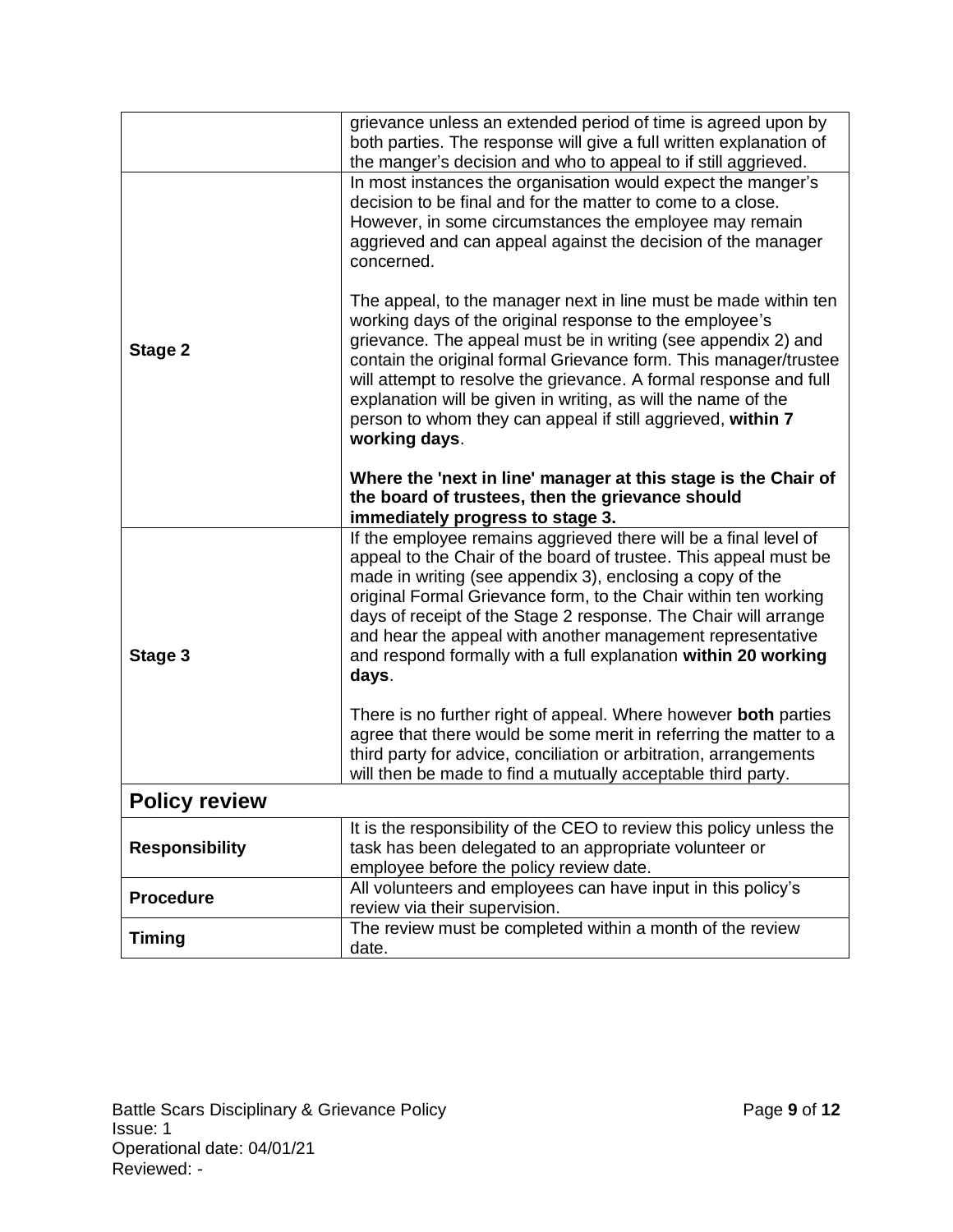*Grievance Procedure - Appendix 1*

*To:*

*From:*

*Date:*

*Immediate Superior:*

Dear

I wish to take a formal grievance out against:

in line with the Battle Scars' Grievance Procedure.

The details of my grievance are shown below :

Yours sincerely,

*(Manager should respond to this formal written grievance within 2 working days unless an extended period for response is mutually agreed)*

Battle Scars Disciplinary & Grievance Policy **Page 10** of **12** Issue: 1 Operational date: 04/01/21 Reviewed: -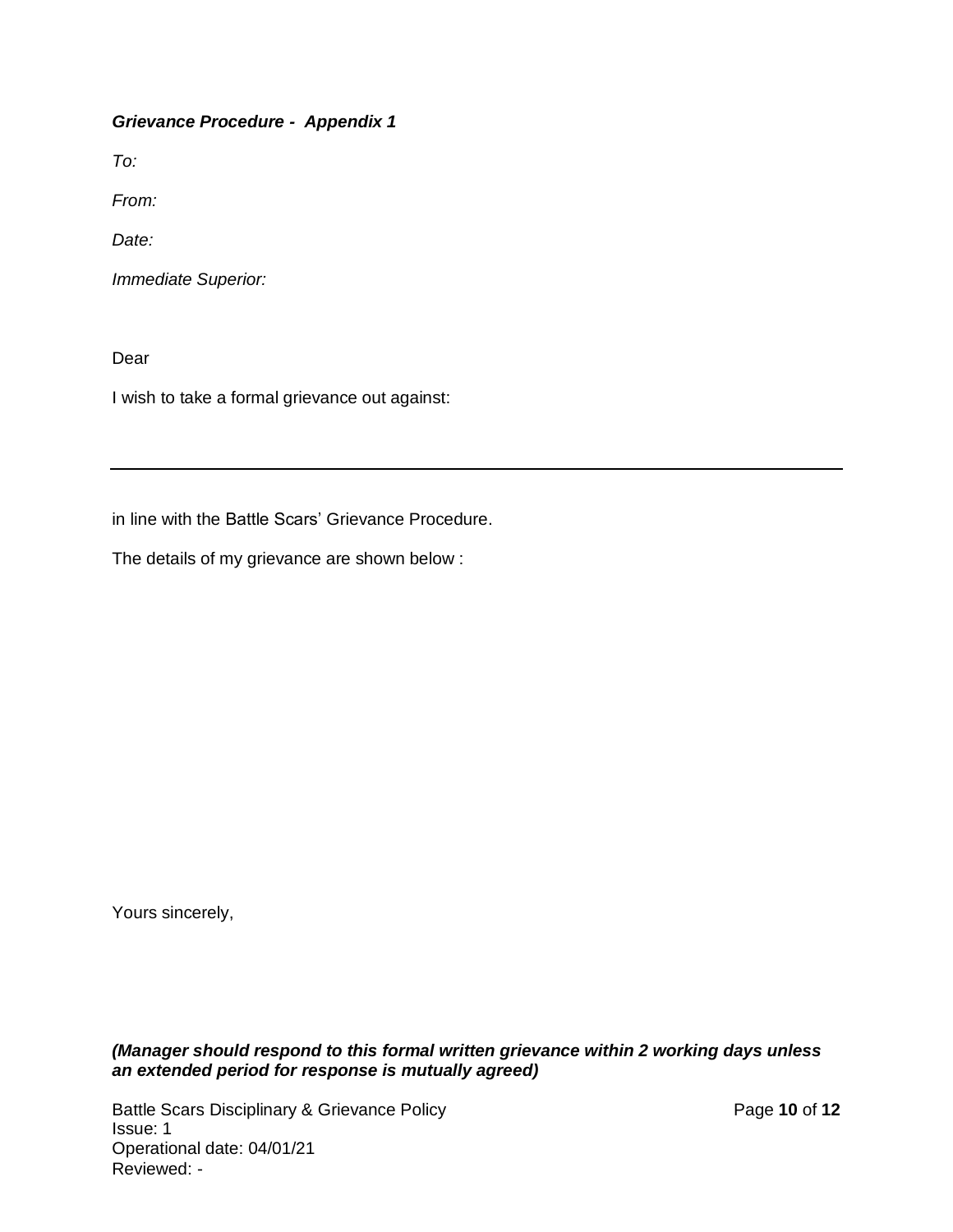*Grievance Procedure - Appendix 2*

*To:*

*From:*

*Date:*

*Immediate Superior:*

Dear

On *(within 10 days of the response to the initial formal grievance)* my grievance against

was heard by

I am not satisfied with the outcome of this meeting and would like to appeal to yourself for a further hearing of my grievance, in line with the Battle Scars' Grievance Procedure.

I enclose a copy of the original letter regarding this matter and other correspondence and information related to it.

Yours sincerely

*(Manager should respond to this formal written grievance within 7 days unless an extended period for response is mutually agreed)*

Battle Scars Disciplinary & Grievance Policy **Page 11** of **12** Issue: 1 Operational date: 04/01/21 Reviewed: -